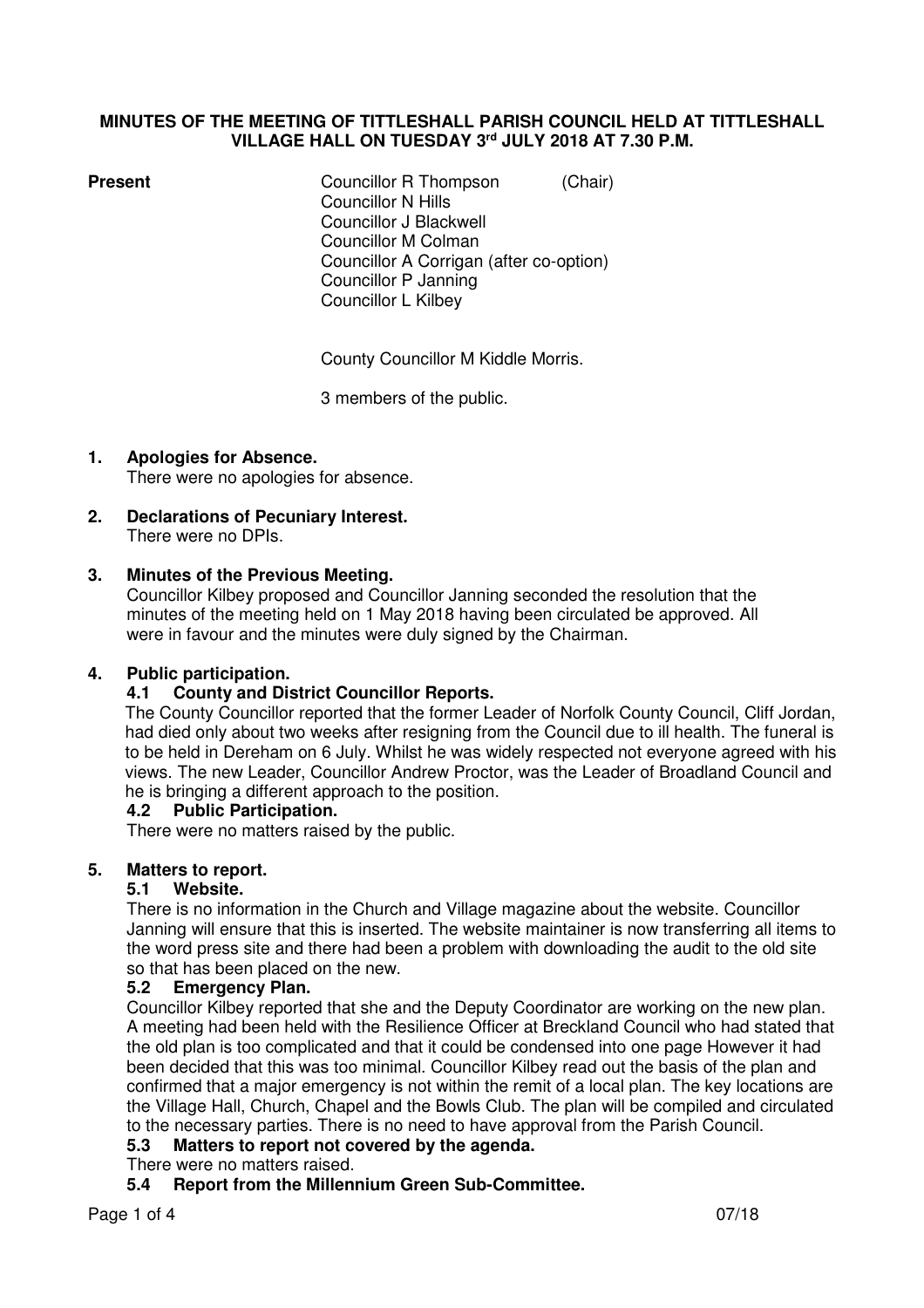The Green is looking as good as it ever has. The bins have been emptied and this will be done monthly. The seat has not been concreted yet and the levelling has not been able to be undertaken but it will be prior to the winter and then seeded. A parishioner had requested that the whole of the orchard be mown/strimmed and the arisings be removed. The previous plan to cut paths has been abandoned at present. It was agreed to obtain a price for this and a decision will then be made in September.

 Councillor Blackwell stated that a lot of the waste thrown into the bins could be recycled. It was agreed to request confirmation from Breckland Council what it would collect and if a recycling bin could be obtained, as well as signs to place on the bins.

# **5.5 World War 1 Beacon.**

Councillor Janning stated that she had applied for a grant from Breckland Council to cover the cost of poppy making, advertising and gift and this had been approved by Breckland Council. The next meeting is on 9 July.

# **5.6 Recycling Bins at Millennium Green.**

This had been covered under 5.4.

# **5.7 General Data Protection Regulation.**

The proposed General Data Protection Policy, the Terms of Reference for the Data Protection Committee and the Privacy Statement had all been circulated.

 Councillor Kilbey proposed and Councillor Janning seconded the resolution that these be adopted. All were in favour. The Clerk suggested that these be reviewed at the Annual Parish Council meeting and this was agreed.

# **5.8 Vacancy on the Parish Council.**

It had been confirmed by Breckland Council that no election had been requested and that the Parish Council is free to co-opt.

 Councillor Blackwell proposed and Councillor Colman seconded the resolution that Mr Alan Corrigan be co-opted onto the Parish Council. All were in favour.

## **5.9 Burglaries.**

There had been two burglaries in the village and there had also been problems at Courtney House. It was agreed to put up posters in the village informing all residents to be vigilant.

# **5.10 Request for a cleaner.**

The Clerk had received a request from the owner of a holiday cottage for a cleaner. No one had volunteered to any Councillor so the Clerk will respond to suggest that the owner advertises.

### **6. Highways.**

### **6.1 Report on Matters raised at the last meeting.**

The Clerk reported that Norfolk County Council had not received the cheque for the Local Highway Improvement Scheme for gateways at each end of the village. A new cheque will be raised and sent. The problems from the previous month had all been reported and responses received to state that these will be resolved, some of which had been.

 The Clerk had chased the Highways Engineer again about the repair to the trod on Fakenham Road but had not had an answer. The trods on Wellingham Road had been added to the weed spraying programme. The cattle warning signs on Litcham Road are to be replaced but no date has been given for this.

 The Highways Engineer will be contacted as the siding out of Clay Hill has not been done nor has the pond be cleared as promised. He will also be reminded about the map for the drainage.

### **6.2 New Problems.**

There is a pothole on Fakenham Road which will be reported. The Chairman will speak to the owners of Blenheim House regarding the overhanging hedge. The owner of the wall on the High Street which is under repair was requested to finish as soon as possible.

### **6.3 Footpaths.**

Councillor Janning had circulated her report as follows: -

In the months May and June, the majority of footpaths were walked (this means of the 12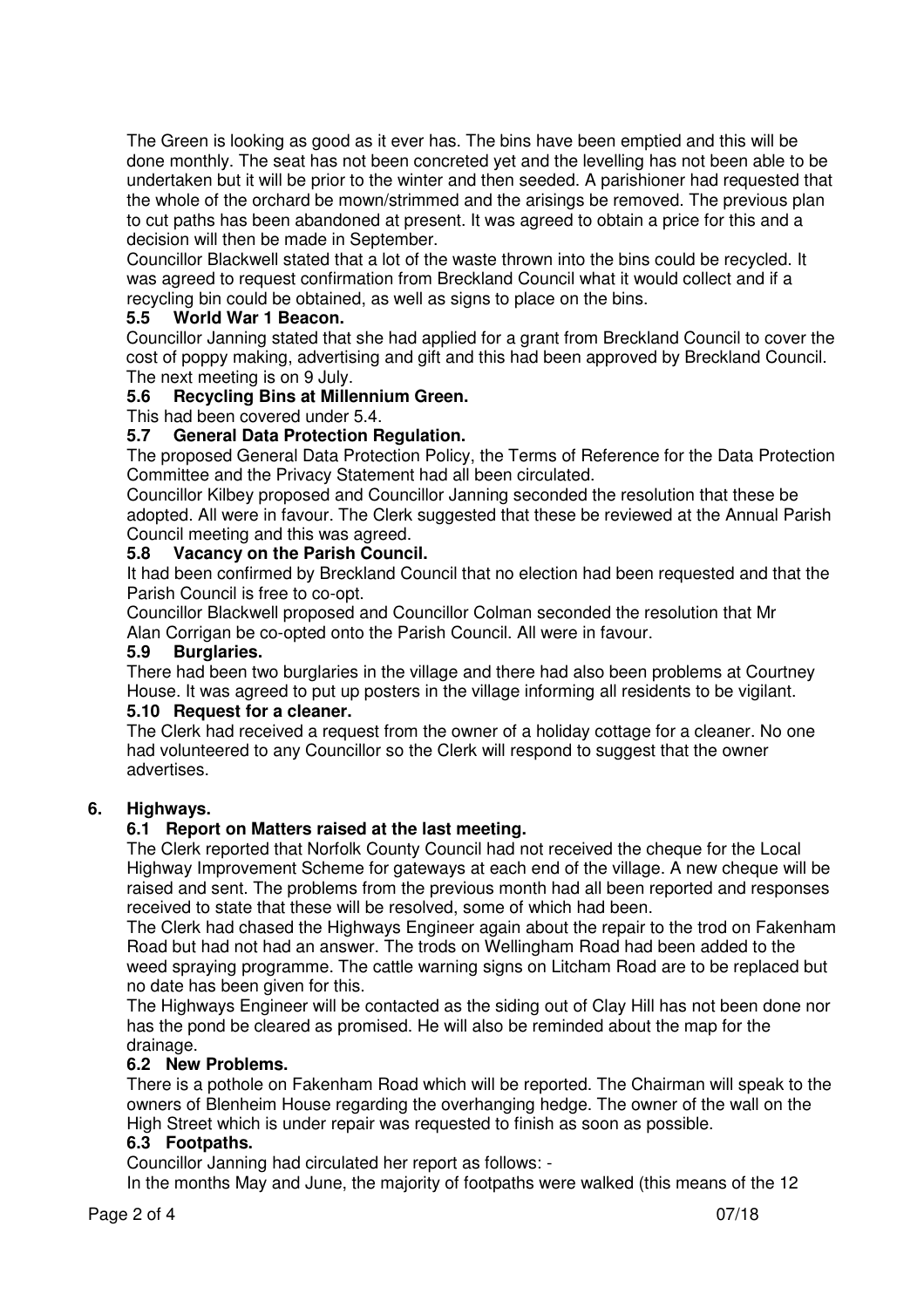footpaths in the parish, 10 were inspected.

 Accessibility, care of footpaths and collaboration vary depending on those responsible for the land.

**Footpath 6** continues to present difficulties in access. Ploughing right to the edge of the field and insufficient space for safe walking.

In May **FP5** was clear – as was the whole field. However, following spring growth, no attempts have been made to restore any footpath. A track formed mainly by usage of one local resident only. **FP7** which runs along the side of the field – and which was additionally signposted by Jody Thurston (Countryside Access Officer) after consultation with the farm manager is no longer accessible. It is not visible as it is overgrown and no attempt has been made to clear it. This footpath goes through the farmyard to Back Lane. On the day of walking large farm machinery blocked the path and the group had to beat down nettles to get past in single file.

A group of parishioners accompanied us on a walk to Mileham in May. At this time Footpaths **7, 8 10 and 11** were in order. Note **FP 10**: **The farm manager must be congratulated** here on his care of the cross-field path. FP7 was accessible because growth of vegetation was low.

Cross-field **footpath 2** has been cleared and walking is good. However, the neighbouring **FP4** is so overgrown, walking for elderly parishioners is not possible.

**FP1** towards Godwick Farm crosses a field and the path has been reinstated. On reaching the passage where **FP1** goes through 3 gates alongside the turkey barns, progress was extremely difficult. First the gates are difficult to open and close because they are fastened with difficult bolts and sometimes lack hinges. Also the path is overgrown with nettles. A natural obstacle.

**A success must be reported**: the bridge crossing the stream in the ditch after this passage has been restored . Thanks to Jody Thurston for instigating this work to be carried out by Norfolk County Council and for following it up. The ongoing cross-field path has been cut. **FP12** is in the centre of the village from High St to Fakenham Rd and remains well accessible.

**FP3 and FP9** (off Stanfield Rd) were not inspected.

The Chairman had met with the landowner following a letter sent, the reply stating that there were inaccuracies in the report. The landowner had requested a meeting with the footpath warden and the Clerk will write to confirm that a meeting would be agreeable. Councillor Janning suggested that a list of landowners be prepared and this would show which footpaths are not acceptable and this sent to all landowners.

# **6.4 Local Highway partnership 2019/20**

This was noted and a decision will be made in September as the whether any request for funding will be made.

# **7. Planning.**

### **7.1 Applications.**

There were no applications to consider.

 **7.2 Decisions.** 

There were no decisions to report.

# **8. Finance.**

# **8.1 Budgets.**

The budget sheets and financial information had been circulated and Councillor Janning proposed and Councillor Thompson seconded the resolution that these be approved. All were in favour.

### **8.2 Balances and Cheques for authorisation.**

Councillor Kilbey proposed and Councillor Janning seconded the resolution that the balances and cheques for authorisation be approved. All were in favour.

# **Balances :-**

 **Community Account Balance at 31 03 18** 1051.80